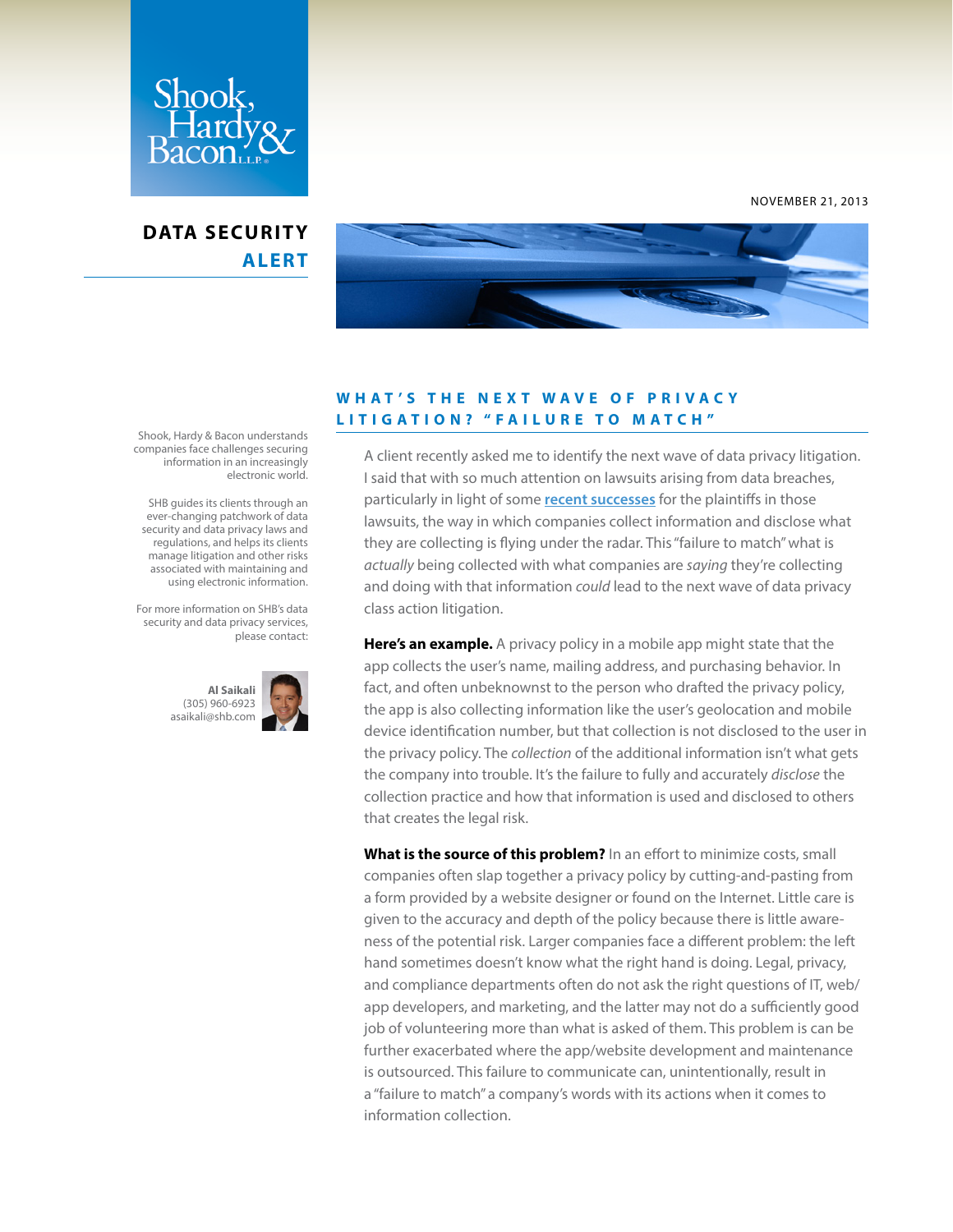

**DATA SECURITY ALERT**

NOVEMBER 21, 2013

## **We have already seen state and federal regulators become active in**

**this area.** The Federal Trade Commission has brought **[a significant number](http://www.ftc.gov/opa/reporter/privacy/privacypromises.shtml)  [of enforcement actions](http://www.ftc.gov/opa/reporter/privacy/privacypromises.shtml)** against organizations seeking to make sure that companies live up to the promises they make to consumers about how they collect and use their information. Similarly, the Office of the California Attorney General recently brought **[a lawsuit](http://oag.ca.gov/system/files/attachments/press_releases/Delta%20Complaint_0.pdf)** against Delta Air Lines alleging a violation of California's Online Privacy Protection Act for failure to provide a reasonably accessible privacy policy in its mobile app. Additionally, the California Attorney General's Office has issued a **[guidance](http://oag.ca.gov/sites/all/files/agweb/pdfs/privacy/privacy_on_the_go.pdf?)** on how mobile apps can better protect consumer privacy, which includes the conspicuous placement and fulsome disclosure of information collection, sharing, and disclosure practices. As the use of mobile apps and collection of electronic information about consumers increase, we can expect to see a ramping up of these enforcement actions.

**What sort of civil class action liability could companies face for "failure to match"?** Based on what we've seen in privacy and security litigation thus far, if the failure to match a policy with a practice is intentional or reckless, companies could face exposure under theories of fraud or deceptive trade practice statutes that provide a private right of action (e.g., state "Little FTC Acts"). Even if the failure to disclose is unintentional, the company could still face a lawsuit alleging negligent misrepresentation, breach of contract, and statutory violations that include violations of Gramm Leach Bliley, HIPAA's privacy rule, or California's Online Privacy Protection Act. Without weighing in on the merits of these lawsuits, I would venture to guess that the class actions that will have the greatest chances of success will be those where the plaintiffs can show some financial harm (e.g., they paid for the apps in which the deficient privacy policy was contained) or there is a statute that provides set monetary relief as damages (e.g., \$1,000 per violation/download).

**What can companies do to minimize this risk?** To minimize the risks, companies should begin by evaluating whether their privacy policies match their collection, use, and sharing practices. This process starts with the formation of a task force under the direction of counsel that is comprised of representatives from legal, compliance, IT, and marketing and that is dedicated to identifying: (1) all company statements about what information is collected (on company websites, in mobile apps, in written documents, etc.); (2) what information is *actually* being collected by the company's website, mobile app, and other information collection processes; and (3) how the information is being used and shared. The second part requires a really deep dive, perhaps even an independent forensic analysis, to ensure that the company's statements about what information is being collected are correct. It's important that the "tech guys" (the individuals responsible for developing the app/ website) understand the significance of full disclosure. Companies should